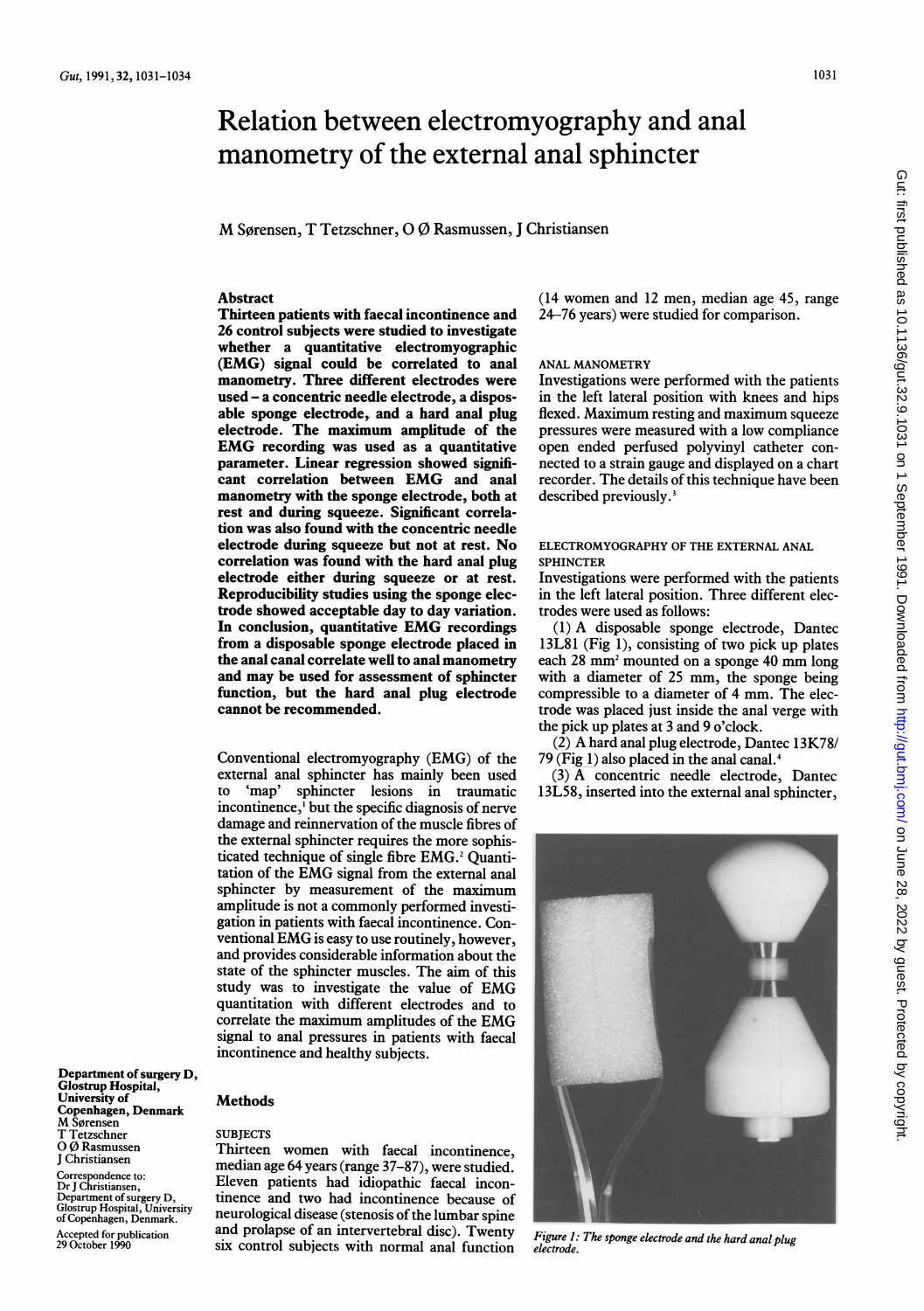

Figure 2: Electromyographic recording from the external anal sphincter with a concentric needle electrode. The two horizontal lines are adjusted so that the maximum amplitude ofan unbroken sharp wave is measured.

# Sponge electrode



Figure 3: The maximum amplitudes with the sponge electrode at rest and during squeeze in patients with faecal incontinence and control subjects.

Hard anal plug electrode



Figure 4: The maximum amplitudes with the hard anal plug electrode at rest and during squeeze in patients with faecal incontinence and control subjects.

the position of the electrode being secured by digital examination and by a sound signal from the EMG apparatus. EMG with the needle electrode was only performed in the control subjects.

The EMG signals were recorded on <sup>a</sup> Neuromatic <sup>2000</sup> M/C EMG recorder (Dantec), filter settings 10 kHz and <sup>2</sup> Hz. The maximum amplitude of an unbroken sharp wave at rest and during squeeze was measured (Fig 2).

The electrode was left in situ for two minutes before measurement began to allow the external anal sphincter to adapt to its presence. To ensure effective contact, both the sponge electrode and the hard anal plug electrode were lubricated with gel before being placed in the anal canal. Day to day variation in results was studied with the sponge electrode by two measurements on different days.

# STATISTICAL ANALYSIS

Differences were analysed by the Mann-Whitney U test for unpaired data. Only women were included in this analysis because the group of incontinent patients were all women. The intercept and correlation coefficients of the regression line were calculated by Pearson's parametric correlation analysis and all patients and control subjects were included in this analysis. Day to day variation was evaluated by plotting data as described by Bland and Altman.<sup>5</sup>

# **Results**

# ANAL MANOMETRY

The results of anal manometry in the two groups of patients are shown in the Table. Patients with faecal incontinence had significantly lower anal resting and squeeze pressures than the control subjects ( $p < 0.001$ ).

# ANAL ELECTROMYOGRAPHY

Figure <sup>3</sup> shows the distribution of the maximum amplitudes for the sponge electrode in women. Patients with faecal incontinence had lower maximum EMG amplitudes at rest  $(p=0.012)$ and during squeeze  $(p<0.003)$ . No difference could be shown for the hard anal plug electrode (Fig 4).

Figures <sup>5</sup> and 6 show the regression line and 95% confidence intervals between maximum

Anal manometry and electromyography (EMG) in women with faecal incontinence and control subjects. (Values median (range).)

|                                        | Incontinent<br>$(n=13)$ | Control<br>(women)<br>$(n=14)$ |
|----------------------------------------|-------------------------|--------------------------------|
| Anal manometry                         |                         |                                |
| Resting pressure (mm Hg)               | $37(19-80)$             | $72(45 - 121)$                 |
| Squeeze pressure (mm Hg)               | $67(23 - 124)$          | 130 (64-236) <sup>+</sup>      |
| Anal EMG (disposable sponge electrode) |                         |                                |
| Resting(V)                             | $21(5-80)$              | $51(10-160)$ *                 |
| Squeeze $(V)$                          | 76 (9–252)              | $167(88 - 440)$ *              |
| Anal EMG (hard anal plug electrode)    |                         |                                |
| Resting(V)                             | $10(2-64)$              | $10(3-20)$                     |
| Squeeze $(V)$                          | $18(6 - 384)$           | $27(12 - 110)$                 |
|                                        |                         |                                |

 $*_{p<0.03; \, \text{tp}<0.001.}$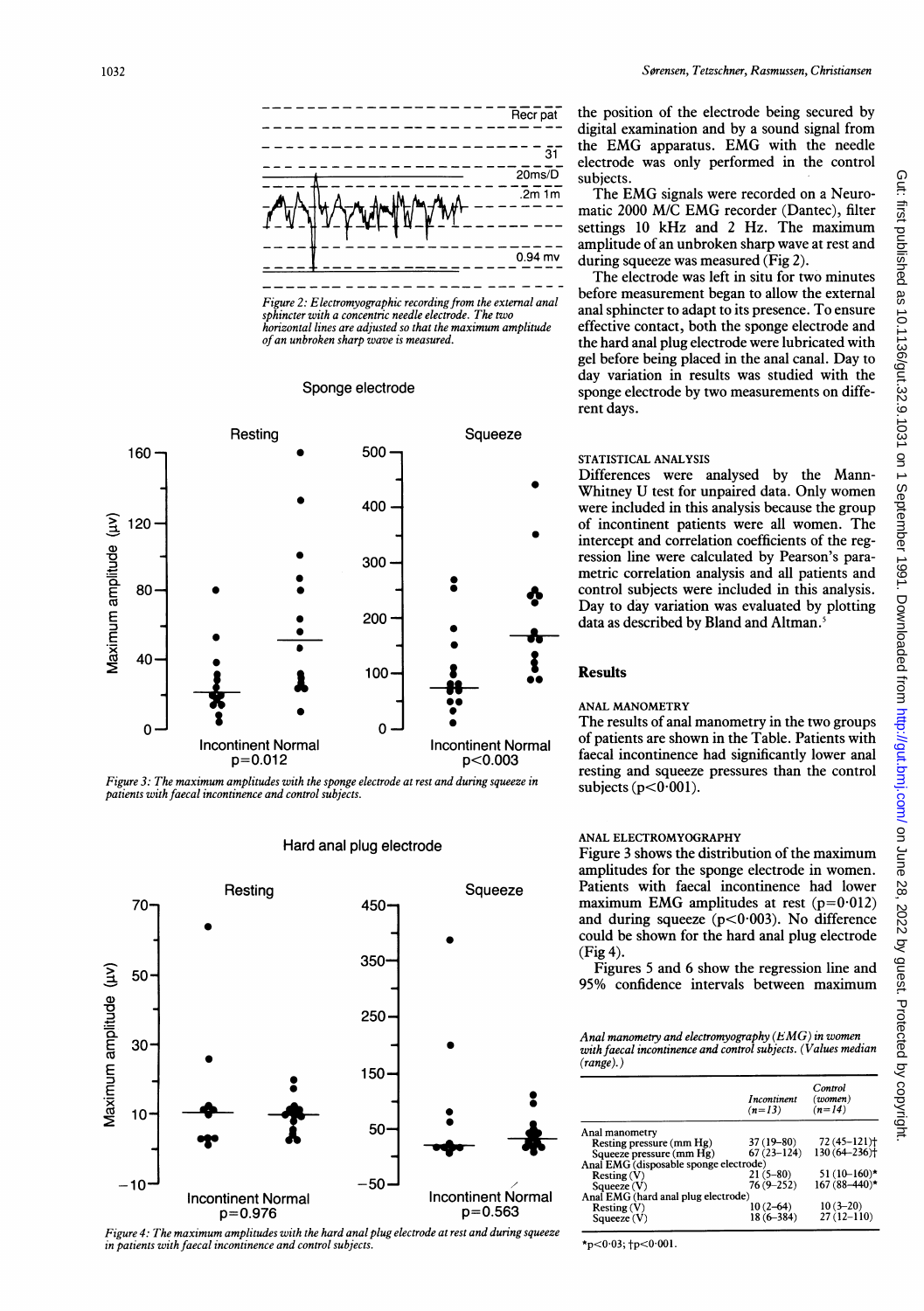cm I E E a)  $150$ 

120

90

60

30

 $\mathbf 0$ 

 $40$ 

 $\dot{80}$ 

ے



Sponge electrode

Figure 5: The regression line with 95% confidence intervals between anal manometry and anal electromyography (EMG) with the sponge electrode at rest and during squeeze. Open circles=patients with faecal incontinence; closed circles=control subjects.

160

 $r = 0.403$ 

 $p = 0.011$ 

 $120$ 

Amplitude  $(\mu \nu)$ 

100

EMG amplitudes and maximum anal pressures at rest and during squeeze with the sponge electrode and the concentric needle electrode. The correlation coefficient at rest for the sponge electrode was  $r=0.403$  ( $p=0.011$ ) and during squeeze it was  $r=0.606$  ( $p=0.00004$ ). With the concentric needle electrode, the correlation coefficient at rest was  $r=0.080$  ( $p=0.740$ ) and during squeeze it was  $r=0.541$  ( $p<0.02$ ). No correlation was found with the hard anal plug electrode (Fig 7).

# DAY TO DAY VARIATION

Figure 8 shows the Bland and Altman plots for the sponge electrode when day to day variation was tested in nine subjects. No systematic trend in the measurements was found.

### **Discussion**

The results of this study show that quantitative EMG measurements of the external anal sphincter may be correlated to anal pressures, both at rest and during squeeze, when the EMG signal is recorded with the sponge electrode. Not surprisingly, the highest correlation coefficient was found during squeeze, where the external anal sphincter is responsible for most of the pressure. At rest, the internal anal sphincter is probably responsible for 40-60% of anal canal pressure,<sup>67</sup> indicating that any strong correlation between anal pressure and the EMG of the external sphincter cannot be expected.

200 300 400 500 600

 $p < 0.0001$ 

When EMG is quantitated, as in this study, the maximum amplitude reflects the summation of action potentials in muscle fibres near the electrode. During squeeze, more muscle fibres



Concentric needle electrode